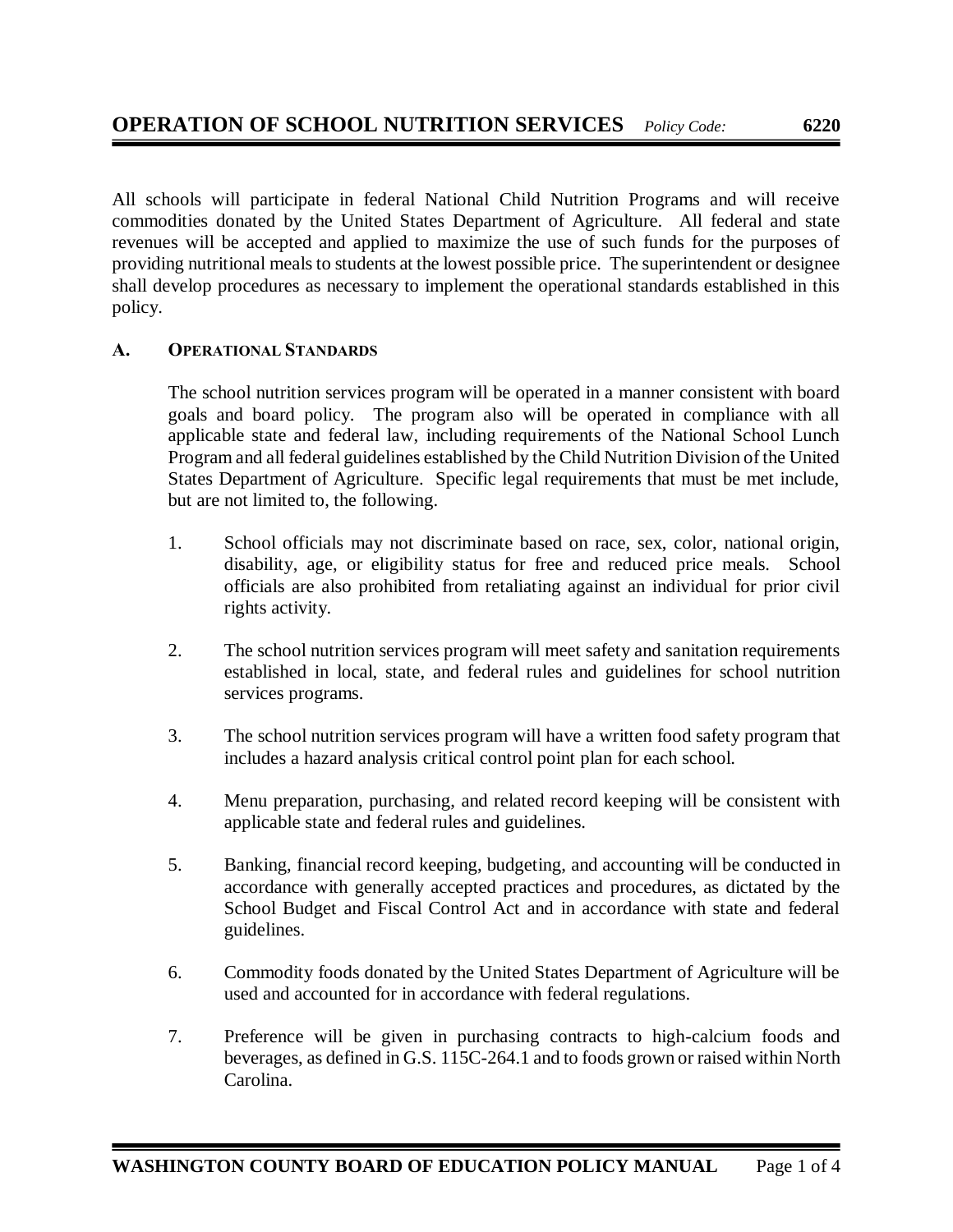- 8. Child Nutrition Program (CNP) funds will be used only for the purposes authorized by law. Indirect costs, as defined by law, will not be assessed to the CNP unless the program has an minimum of one month's operating balance of at least two months.
- 9. The price for meals will be determined in accordance with federal law.
- 10. Nonprogram foods will be priced to generate sufficient revenues to cover the cost of those items. A nonprogram food is defined as a food or beverage, other than a reimbursable meal or snack, that is sold at the school and is purchased using funds from the child nutrition account.
- 11. All school nutrition services will be operated on a non-profit basis for the benefit of the CNP. School nutrition services are those that are operated from 12:01 a.m. until the end of the last lunch period.
- 12. All income from the sale of food and beverages that is required by law or regulation to be retained by the CNP will be deposited to the CNP account and will be used only for the purposes of the school's non-profit lunch and breakfast programs. All funds from food and beverage sales not otherwise required by law to be deposited to the CNP account will be deposited into the proper school account in accordance with guidelines developed by the superintendent or designee.
- 13. All competitive foods sold on school campuses will meet federal and state standards for nutrient content.
- 14. All employees whose job duties include procurement activities for the involving Child Nutrition Program funds shall adhere to the conflict of interest rules and standards for ethical conduct established by the board in policies 6401/9100, Ethics and the Purchasing Function, and 8305, Federal Grant Administration. Failure to comply with these requirements will result in disciplinary action.

## **B. MEAL CHARGES**

- 1. To the extent its schools are eligible under federal school meal program rules, Washington County Schools will serve meals at no cost to students under the Community Eligibility Provision (CEP) meal service option as allowed by law. No student at a participating CEP school will be required to pay for a meal and no student at a participating CEP school will be denied a meal or served an alternative meal because they lack funds to pay for it. Students at participating CEP schools will not be permitted to charge a la carte items.
- 2. If any school is determined to be ineligible to participate as a CEP school, the following standards will apply to meal charges for students in that school: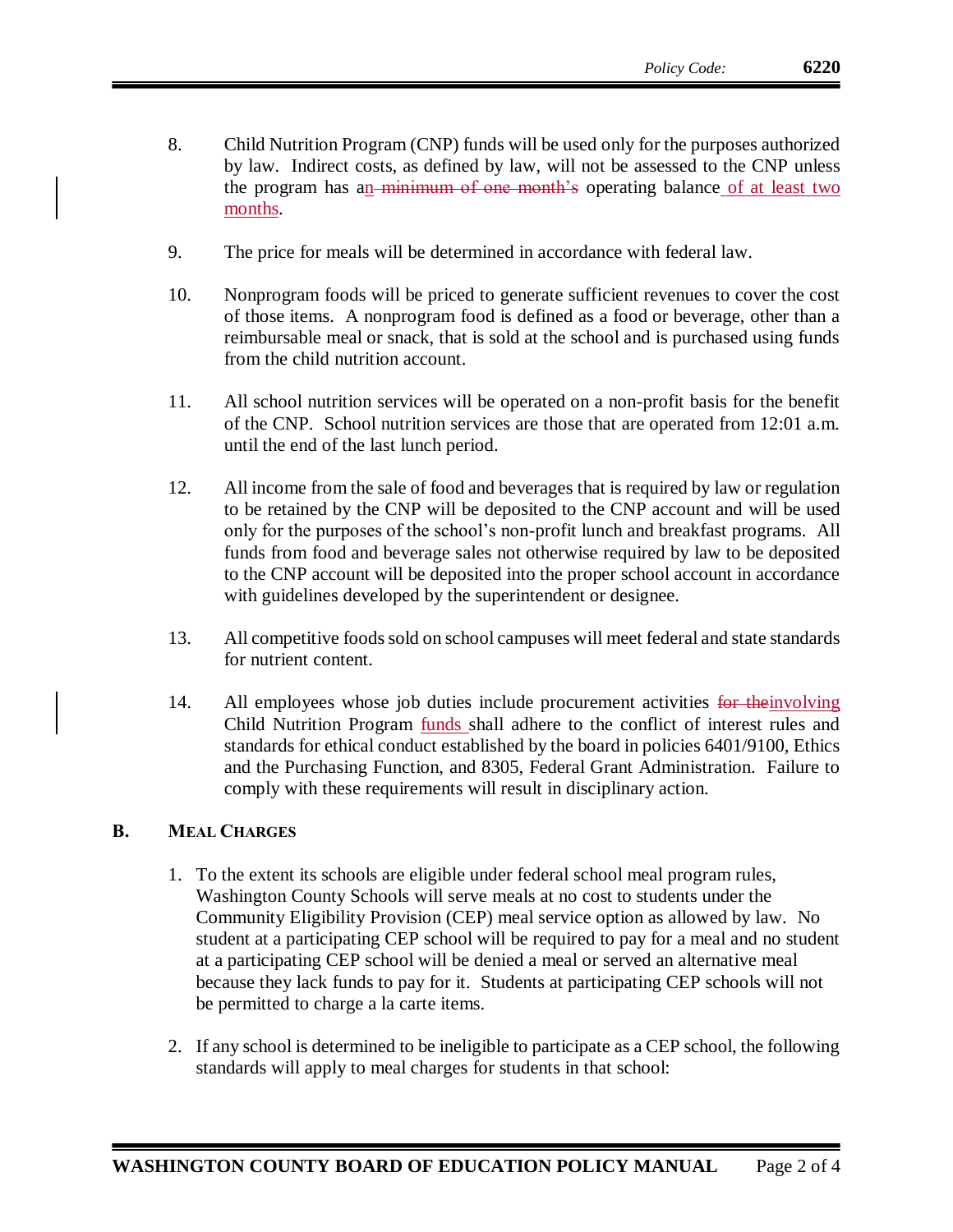Students who are required to pay for meals are expected to provide payment in a timely manner. The board recognizes, however, that students occasionally may forget or lose their meal money. In the event that a student is unable to pay for a meal on a particular day, the student may charge a reimbursable meal. A student carrying a negative balance of \$5.00 in a meal account will not be permitted to accrue additional charges until the negative balance drops below \$0. Instead the student will be served a designated alternate meal provided at no cost to the student. Appropriate modifications to the alternative meal will be made when required by the student's documented special dietary needs. To safeguard the dignity and confidentiality of students in the serving line, reasonable efforts must be used whenever possible to avoid calling attention to a student's inability to pay.

The child nutrition director and principal shall work jointly to prevent meal charges from accumulating and shall make every effort to collect all funds due to the child nutrition program on a regular basis and before the end of the school term. Notices of low or negative balances in a child's meal account will be sent to parents and the principal at regular intervals during the school year. If a parent regularly fails to provide meal money and does not qualify for free meal benefits, the child nutrition director shall inform the principal, who shall determine the next course of action, which may include notifying the department of social services of suspected child neglect and/or taking legal steps to recover the unpaid meal charges. Parents are expected to pay all meal charges in full by the last day of each school year. Negative balances on student accounts will be carried forward to the following school year. However, the superintendent shall ensure that federal child nutrition funds are not used to offset the cost of unpaid meals and that the CNP is reimbursed for bad debt resulting from uncollected student meal charges prior to September 30 each year.

This policy and any applicable procedures regarding meal charges must be communicated to school administrators, school food service professional, parents, and students. Parents will receive a written copy of the meal charges policy and any applicable procedures at the start of each school year and at any time their child transfers into a new school during the school year.

Legal References: Child Nutrition Act of 1966, 42 U.S.C. 1771 *et seq*.; National School Lunch Act, 42 U.S.C. 1751 *et seq*., 2 C.F.R. pt. 200; 7 C.F.R. pt. 210; 7 C.F.R. pt. 215; 7 C.F.R. pt. 220; United States Department of Agriculture Policy Memos SP 46-2016, 47-2016, and 23-2017, available at <u>https://childnutrition.ncpublicschools.gov/regulations-policies/usda-policy-memos</u>; G.S. 115C-47(7), -47(22), -263, -264, -264.1, -426, -450, -522; 147 art. 6E, art. 6G; 16 N.C.A.C. 6H .0104

Cross References: Parental Involvement (policy 1310/4002), Goals of School Nutrition Services (policy 6200), School Meal and Competitive Foods Standards (policy 6230), Goals of the Purchasing Function (policy 6400), Ethics and the Purchasing Function (policy 6401/9100), Federal Grant Administration (policy 8305)

Adopted: June 29, 2010